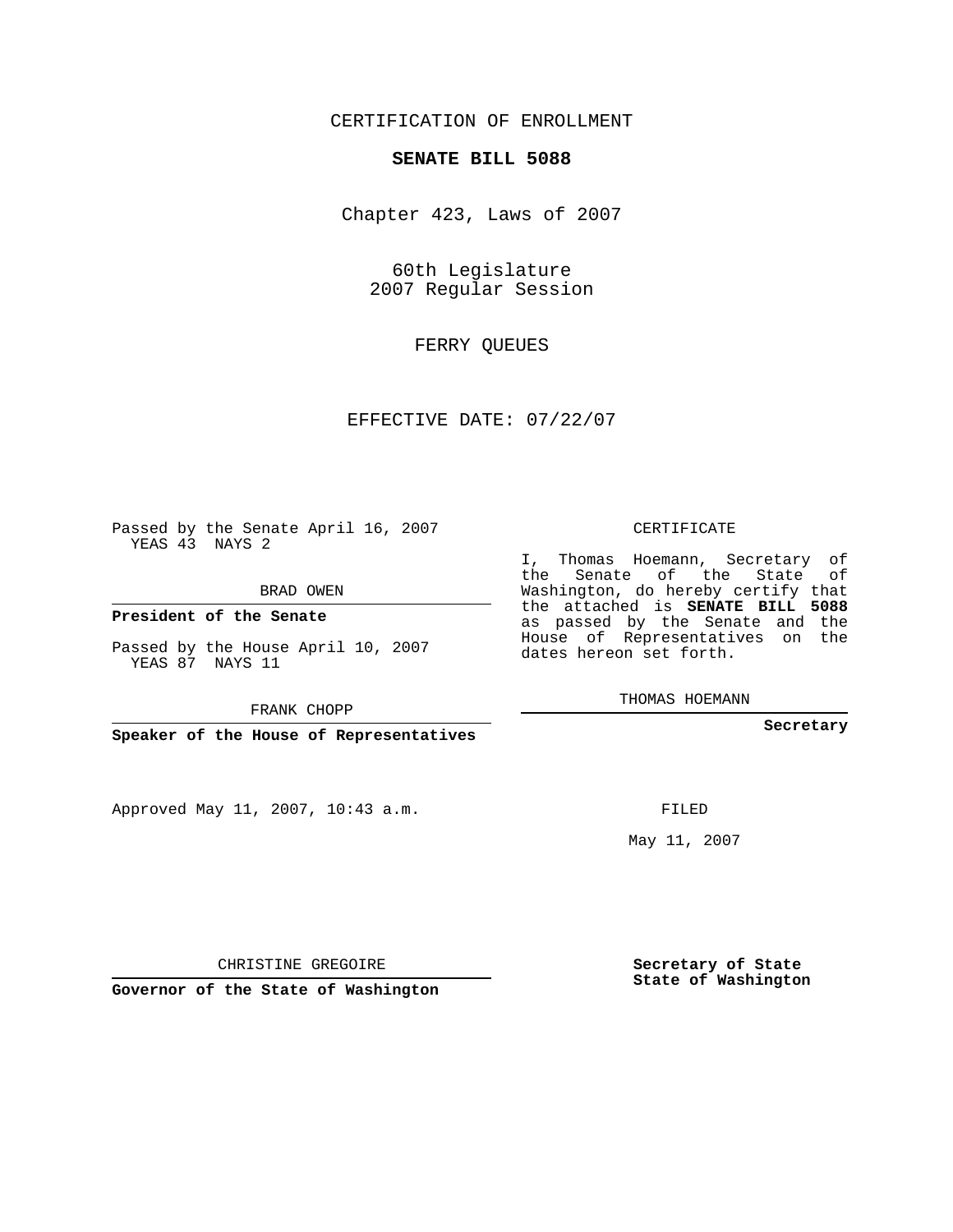# **SENATE BILL 5088** \_\_\_\_\_\_\_\_\_\_\_\_\_\_\_\_\_\_\_\_\_\_\_\_\_\_\_\_\_\_\_\_\_\_\_\_\_\_\_\_\_\_\_\_\_

\_\_\_\_\_\_\_\_\_\_\_\_\_\_\_\_\_\_\_\_\_\_\_\_\_\_\_\_\_\_\_\_\_\_\_\_\_\_\_\_\_\_\_\_\_

### AS AMENDED BY THE HOUSE

Passed Legislature - 2007 Regular Session

**State of Washington 60th Legislature 2007 Regular Session By** Senators Haugen, Swecker and Shin Read first time 01/10/2007. Referred to Committee on Transportation.

 AN ACT Relating to vehicles boarding ferries; and adding a new section to chapter 46.61 RCW.

BE IT ENACTED BY THE LEGISLATURE OF THE STATE OF WASHINGTON:

 NEW SECTION. **Sec. 1.** A new section is added to chapter 46.61 RCW to read as follows:

 (1) It is a traffic infraction for a driver of a motor vehicle intending to board a Washington state ferry, to: (1) Block a residential driveway while waiting to board the ferry; or (2) move in front of another vehicle in a queue already waiting to board the ferry, without the authorization of a state ferry system employee. Vehicles qualifying for preferential loading privileges under rules adopted by the department of transportation are exempt from this section. In addition to any other penalty imposed for a violation of this section, the driver will be directed to immediately move the motor vehicle to the end of the queue of vehicles waiting to board the ferry. Violations of this section are not part of the vehicle driver's driving record under RCW 46.52.101 and 46.52.120.

(2) Subsection (1) of this section does not apply to a driver of a